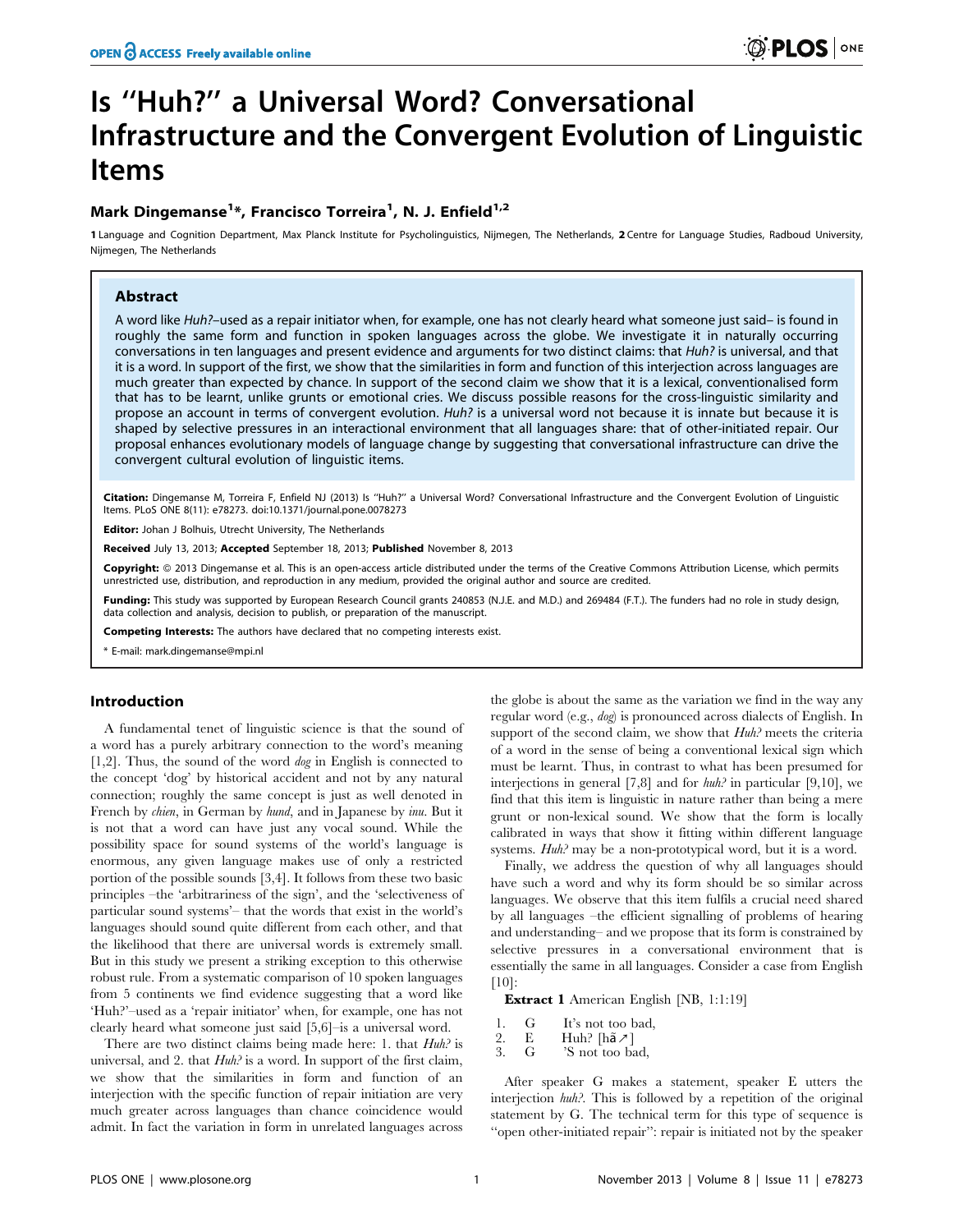

Figure 1. Interjections for other-initiation of repair in thirty-one languages. A word like huh? -used to initiate repair when, for example, one has not clearly heard what someone just said– is found in roughly the same form in spoken languages across the globe. Languages 1–10 are examined in detail in the present study, 11–20 from [14], 21–31 from sources cited. Locations are approximate. 1. Cha'palaa  $7a\lambda$ , 2. Icelandic ha $\lambda$  3. ج Spanish e A 4. Siwu ã: A 5. Dutch h 3 6. Italian ε: A 7. Russian a: A 8. Lao hã: A 9. Mandarin Chinese ã: A 10. Murrinh-Patha a: A 11. ‡Âkhoe Hai//om he 12. Chintang hã ⁊ 13. Duna ɛ̃: ᡔ 14. English hã ↗ 15. French ɛ̃ ↗ 16. Hungarian hm ↗/ha ↗ 17. Kri ha: ↗ 18. Tzeltal hai ↗ 19. Yélî Dnye ɛ̃ ↗ 20. Yurakare æ ↗ 21. Laȟu hãi\, [38] 22. Tai/Lue hy̌ -⁄ |há ↗ [92] 23. Japanese e ↗ [93] 24. Korean e ↗ [94] 25. German hɛ̃ ↗ [95] 26. Norwegian hæ ↗ [96] 27. Herero e  $\ge$  [97] 28. Kikongo e  $\ge$  [98] 29. Tzotzil e  $\ge$  [99] 30. Bequia Creole ha:  $\ge$  [100] 31. Zapotec aj  $\ge$  [101]. doi:10.1371/journal.pone.0078273.g001

of the first turn but by the other participant (''other-initiated''), and the repair initiator signals that there is a problem, but it leaves open what the problem is (''open'') [11]. The actual repair operation in response to this interjection is usually simply repetition, sometimes with slight modification. Extracts 2 and 3 show structurally identical sequences in two other languages: Siwu, a Kwa language spoken in Ghana, and Lao, a Tai-Kadai language spoken in Laos.

Extract 2 Siwu (Ghana) [Maize1\_1017013]

| $\mathbf{1}$ .                                     | A            | mm, ne uiba ne                         |  |  |  |  |
|----------------------------------------------------|--------------|----------------------------------------|--|--|--|--|
|                                                    |              | YES SO he:NOT:come SO                  |  |  |  |  |
|                                                    |              | Mm, so he didn't come.                 |  |  |  |  |
| 2.                                                 | $\mathbf{B}$ | $\tilde{a}$ ? [ $\tilde{v}$ : $\geq$ ] |  |  |  |  |
| 3. A                                               |              | ne uiba ne                             |  |  |  |  |
|                                                    |              | so he:NOT:come so                      |  |  |  |  |
|                                                    |              | so he didn't come.                     |  |  |  |  |
| <b>Extract 3</b> Lao (Laos) $[CONV_050815c_03.10]$ |              |                                        |  |  |  |  |
| 1.                                                 | A            | nòòj4 bòò1 mii2 sùak4 vaa3 nòòj4       |  |  |  |  |
|                                                    |              | N. NOT have rope Q.MARK N.             |  |  |  |  |
|                                                    |              |                                        |  |  |  |  |
|                                                    |              | Noi, don't you have any rope, Noi?     |  |  |  |  |
| 2.                                                 | $\mathbf{B}$ | aa? $[\hat{\text{ha}} \, \mathcal{A}]$ |  |  |  |  |
| 3.                                                 |              | A bòòi miiz sùaka vaas                 |  |  |  |  |
|                                                    |              | NOT have rope Q.MARK                   |  |  |  |  |

These examples show that it is possible to identify the same conversational structure in unrelated languages. Essentially, this method gives us a natural control over conversational data, making possible systematic comparison across languages [12,13]. Sequences of other-initiated repair have been identified in every spoken language investigated so far [14,15], and as the examples show, the interjection in the pivotal turn can be remarkably similar. This leads to the question driving our study: is huh? in this context a universal word?

By compiling data from published literature we found that in thirty-one languages around the world, the interjection for otherinitiated repair appears to be strongly similar (Figure 1). However, written sources are rarely explicit about the precise form, meaning, and use of interjections. The most reliable way to study a conversational interjection is by examining cases of actual use. Therefore we collected data from recordings of naturally occurring informal conversations in a sample of 10 languages from 5 continents, varying fundamentally in terms of phonology, word structure, and grammar (languages 1–10 in Figure 1). For optimal comparability, we studied the exact same conversational environment across languages: that of other-initiated repair (OIR), in which one participant produces a turn at talk, the other then signals some trouble with this turn, and finally the first produces a next turn which aims to solve the trouble, usually by means of repetition and/or modification. In some languages the interjection, or an item similar to it, was also found in other sequential environments, for instance to mark surprise or to pursue a response. Such alternative (and probably derived) uses provide insight in possible paths of semantic change, but we exclude them here to make sure we are comparing like with like.

Earlier we found that all 10 languages in the sample make available two types of expressions to initiate repair in this conversational environment [14]: an interjection (comparable to English ''huh?'') and a question word-based expression (comparable to English ''what?'') – with the interjection being a dedicated, default form for open other-initiated repair, and the question word being recruited from a larger grammatical paradigm of question words. The question words for initiating repair in the languages in our sample are very different in phonetic form, with varying numbers of syllables, a wide range of different consonants and vowels, and many different combinations of speech sounds (Table 1). This is just as expected in a diverse language sample given the principle of the arbitrariness of the sign. Compared to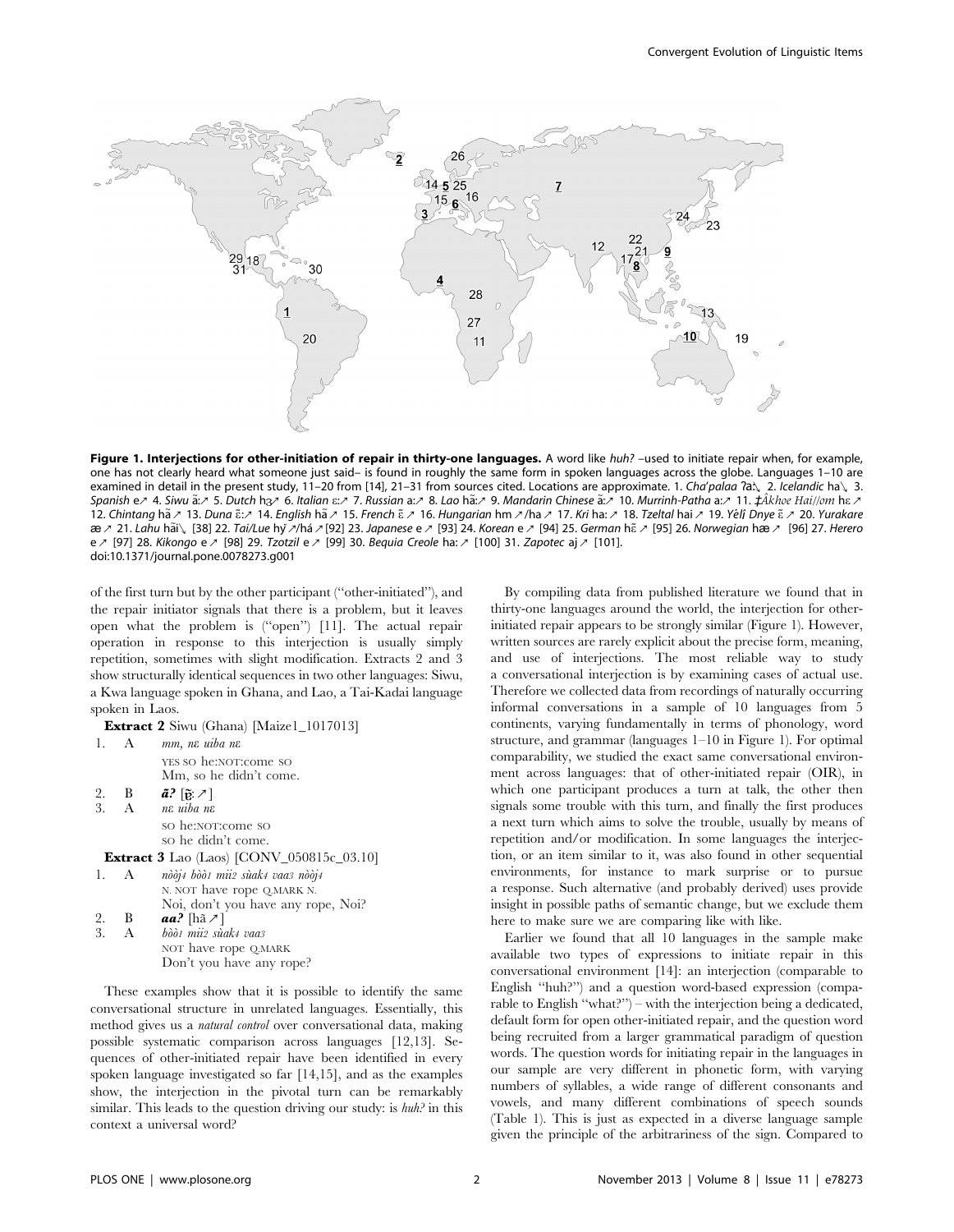the question words, the interjections for initiating repair are strikingly similar in form (Table 1). It is this exceptional similarity that we investigated in this study.

# Materials and Methods

We collected 196 instances of the interjection for other-initiated repair (henceforth OIR interjection) in videotaped recordings of conversation in a worldwide sample of 10 languages (mean instances per language  $= 19.6$ , sd  $= 7.5$ ). We used field recordings of maximally informal conversation because most written sources do not offer enough phonetic detail and people's intuitions about their behaviour can be different from their actual behaviour [16]. We examined at least ten tokens per language to find out whether or not the same articulatory target is aimed for within and across languages. All data were collected in accordance with protocols approved by the ethical review board of the Seventh EU Framework (240853 HSSLU). Informed consent was obtained from all participants according to standard practices [17,18]. The data were anonymised and unlinked and there is no possibility of identification.

We used a two-stage approach to comparative analysis of the tokens. In an auditory analysis, we collected phonetic auditory judgements of interjection tokens by three annotators and combined them into graded measures along five phonetic dimensions for every single token (see File S1). In an instrumental analysis, we took acoustic measurements on a subset of tokens and used these to verify the auditory judgements for selected dimensions. The combination of auditory and instrumental approaches enabled us to carry out an analysis that is ecologically valid and well controlled.

In the auditory analysis, all interjection tokens  $(n = 196)$  were presented one by one in random order to three annotators independently. No separate information about language or recording was provided. Annotators listened to the audio clips with spectrograms and pitch tracks available on screen, and coded every token for five phonetic dimensions selected on the basis of preliminary observations of the range of variation: closure, nasality, vowel quality, intonation, and onset (see SI). Articulatory gestures in spoken language are essentially gradient [19]. Therefore, the coding results were combined into cumulative measures per token per dimension, allowing us to measure and display the variation in, for instance, vowel quality or consonant onset by language.

Table 1. Question words (''what?'') and interjections (''huh?'') for initiating repair in ten languages.

| Language      | <b>Question word</b> | Interjection                 |
|---------------|----------------------|------------------------------|
| Cha'palaa     | ti                   | $7a:\mathcal{L}$             |
| Dutch         | wat                  | h32                          |
| Icelandic     | $k^h$ va: $\theta$   | $ha\$                        |
| Italian       | khoza                | $\epsilon$ . $\lambda$       |
| Lao           | i'nan                | $h \tilde{a}$ : $\tilde{a}$  |
| Mandarin Chn. | səmə                 | $\tilde{a}$ : $\tilde{b}$    |
| Murriny Patha | tangu                | $\tilde{a}$ : $\overline{a}$ |
| Russian       | [tɔ                  | $a: \nearrow$                |
| Siwu          | be:                  | $\tilde{a}$ : $\overline{a}$ |
| Spanish       | ke                   | e <sub>7</sub>               |

doi:10.1371/journal.pone.0078273.t001

In the instrumental analysis, we took acoustic measurements of intonation and the first two vowel formants for languages in which token quantity and acoustic quality permitted this, namely Spanish and Cha'palaa. For Spanish, all tokens came from laboratory recordings of casual conversation [20]; for Cha'palaa, the large number of tokens in the field recordings permitted instrumental analysis. Some acoustically inferior interjection tokens (due to overlapping speech or ambient noise) and some tokens spoken by children were discarded. In total, 13 Cha'palaa tokens and 12 Spanish tokens were analysed instrumentally. Pitch values throughout each interjection were computed, and formant values of vowels were measured at the point of maximum intensity using the Burg method implemented in the software Praat [21].

#### Results

All interjection tokens in all languages in our sample are syllable-like utterances consisting of one vowel-like sound optionally preceded by a consonant-like sound. We refer to these elements as syllable, vowel, and onset. We never found forms longer than one syllable and we never found any final consonantlike sounds.

#### Vowels

Vowels can be characterized along three continuous articulatory dimensions: height (referring to the height of the tongue, associated with the F1 formant), backness (referring to the position of the tongue relative to the back of the mouth, associated with the F2 formant), and lip rounding. Within the two-dimensional space formed by height and backness, OIR interjections occupy only the low front central corner (Figure 2). Coding divided this corner of the space into four perceptual quadrants along two dimensions: Height (from low to mid) and Backness (from front to central). Within this restricted part of the space, most languages appear to aim for specific local targets (Figure 3). For instance, Cha'palaa tokens cluster in the lowcentral region, Spanish has a preference for the mid-front region, Italian clusters in the mid-central region, and Murrinh-Patha is mostly low. Some languages have a wider spread than others (e. g. Lao, Siwu). With respect to the third dimension, that of lip rounding, we found no variation: only unrounded vowels were found in all of the languages.

To verify the validity of the auditory judgements, we performed acoustic measurements of the first two vowel formants (F1 and F2, associated with the height and backness dimensions) for Spanish and Cha'palaa (Figure 4). The two languages are statistically different on both of these dimensions (F1:  $B = -284.65$ ,  $t = -9.34$ ,  $p<.0001$ ; F2:  $B = 398.54$ ,  $t = 4.2$ ,  $p<.0001$ ). Spanish tokens have lower F1 and higher F2 values, consistent with the mid front vowel [e] found in the auditory judgments. The F1 of the Spanish interjection is in the same range as the F1 of the /e/ in a corpus of spontaneous Spanish [22], making it likely that the articulatory target of the interjection fits the phonology of the language. Cha'palaa tokens have higher F1 and lower F2 values, consistent with the low central vowel [a] found in the auditory judgements.

#### Intonation

Within languages, the intonation of the interjection tokens is strongly consistent. In most languages in our sample it has rising pitch (Figure 5). Across many languages, rising pitch is associated with non-finality, uncertainty, and questioning [23,24]. Exceptionally, in two languages in our sample the interjection has falling pitch: Icelandic and Cha'palaa. In these languages, falling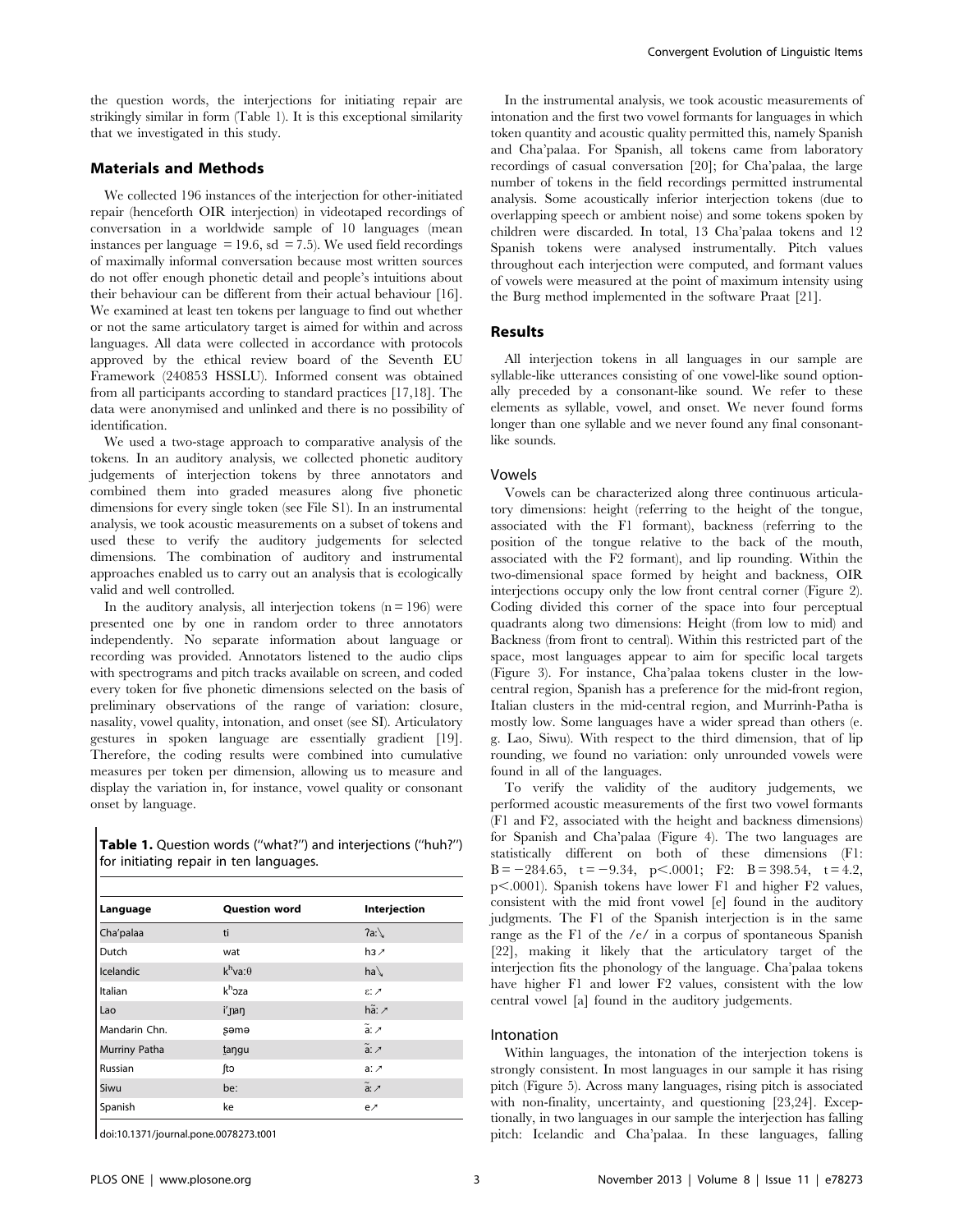

Figure 2. Average positions of the interjections in vowel space. The vowel inventories of the world's languages tend to make maximal use of vowel space [41]. In contrast to this, the vowels of the OIR interjections all cluster in the same low-front region. Abbreviations: Cha'palaa (Cha), Dutch (Dut), Icelandic (Ice), Italian (Ita), Lao (Lao), Mandarin (Man), Murrinh-Patha (Mur), Russian (Rus), Siwu (Siw), Spanish (Spa). doi:10.1371/journal.pone.0078273.g002

intonation is the preferred intonation in wh-questions [14,25], and the interjection shares its intonation with the question word-based expression for open repair initiation. The falling pitch of the OIR interjections in these languages thus appears to be calibrated to the local system of interrogative prosody. Across languages, then, the



Figure 4. Formant values for the interjection vowels in Spanish (S) and Cha'palaa (C). An instrumental analysis of interjection tokens from Spanish and Cha'palaa shows that the interjections have distinct, language-specific vowel targets, confirming the auditory analysis in Figure 3.

doi:10.1371/journal.pone.0078273.g004

pitch of the interjections is best described as ''questioning'', with the specific formal value determined by the local language system.

To verify the validity of the auditory judgements we performed acoustic measurements on Spanish and Cha'palaa interjections, calculating pitch excursion as the difference between the pitch at the beginning and end of the contour. Pitch tracks in normalised



Figure 3. Vowel quality of interjection tokens by language. Although the vowel of the OIR interjections is limited to the low-front region, auditory analysis shows that within that region, not all languages target the same spot – the interjections appear to have distinct vowel targets. doi:10.1371/journal.pone.0078273.g003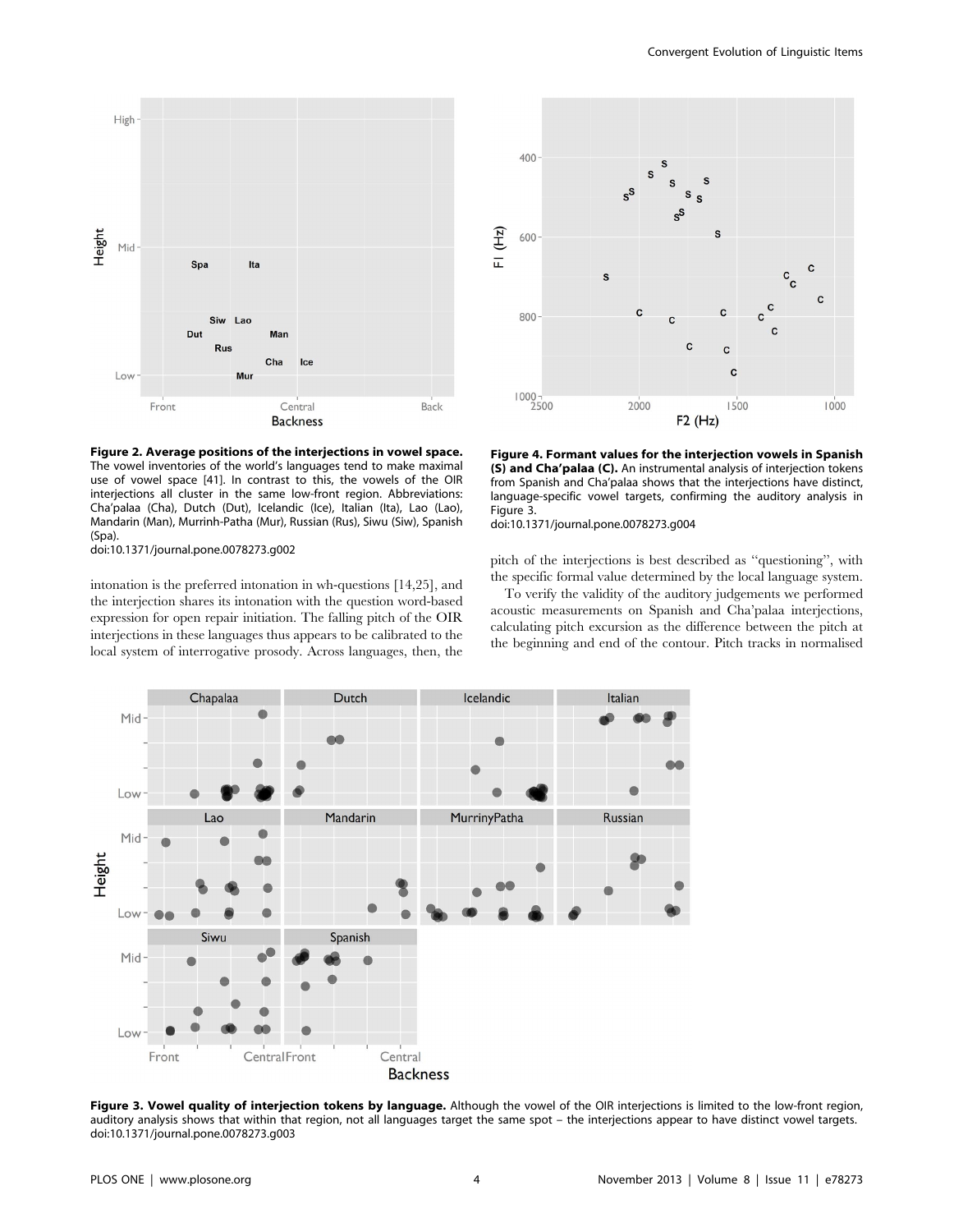time show rising contours for Spanish and falling contours for Cha'palaa, consistent with the auditory judgements (Figure 6). Spanish contours rise around 7 semitones on average, while Cha'palaa fall around 2 semitones. A model with pitch excursion as dependent response and language as predictor shows that the difference between the groups is statistically significant  $(B = 9.01$ ,  $t = 8.04$ , p $\leq$ .0001).

### Onset

Most interjection tokens in most languages have no onset, but if there is one it is restricted to a glottal stop [ʔ] or a glottal fricative [h] (Figure 7). The direction in which tokens diverge from the no onset default appears to be influenced by the phonological system of the language, as follows:  $if$  an interjection token features an onset, that onset tends to approach one of the glottal consonants found in the phoneme inventory of the language.

Thus, Cha'palaa has a phonemic glottal stop/ʔ/[26], and many of its interjection tokens feature this sound. Dutch and Icelandic have phonemic/h/in onset position [27–29] and many of their interjection tokens feature this sound. Lao has both/ʔ/and/h/as distinctive sounds in onset position [30] and the onsets of its OIR interjection vary between /ʔ/,/ h/, and zero. The reverse holds true as well: if there are no glottal sounds in the phonology of the language, there is a high probability that the interjection will not feature a clear onset consonant. Thus, Mandarin, Murrinh-Patha and Russian have no phonemically contrastive glottal stop or fricative [31–33], and none (Mandarin & Russian) or very few (Murrinh-Patha) of their OIR interjection tokens feature these sounds. As Figure 7 also shows, the relation between the consonant inventory of the language and the onset of the interjection is not deterministic: presence of glottal consonants in the phonological inventory does not predict the occurrence of a consonant in all of its OIR interjections.

#### Nasality and mouth aperture

Some degree of nasality of the vowel was perceived in the majority of cases (Figure A in File S1). This may be connected to the fact that a slightly lowered velum is the neutral or resting position for the articulators [34]. It may also be linked to the



Figure 5. Intonation of the OIR interjection by language. Intonation of the OIR interjection is rising in most languages and falling in some, but more accurately described as ''questioning'' in all. In this product plot [102], area of squares is proportional to token count: a larger square means more tokens. doi:10.1371/journal.pone.0078273.g005



Figure 6. Pitch tracks for interjections in Spanish and **Cha'palaa.** Instrumental analysis of pitch tracks in Spanish ( $n = 12$ ) and Cha'palaa ( $n = 13$ ) confirms the auditory analysis in Figure 5. doi:10.1371/journal.pone.0078273.g006

glottal quality of the consonant onset; the affinity between nasality and glottality is well-known and has been explained on perceptual as well as articulatory grounds [35,36].

Closed-mouth variants of the OIR interjection (e.g.  $m^2 n^2$ ) were observed in most of the languages in our sample, but the overall frequency was low and it was not the most common form in any of the languages (Figure B in File S1). Qualitative analysis suggests that closed-mouth forms are mainly used when speakers are close to each other. Since bilabial closure and a lowered velum are the neutral position of the speech articulators [34], these closed forms may be seen as an extreme articulatory reduction of the openmouth form.

# Discussion

# Is huh? a word?

In work on English conversations, the interjection huh? has been characterised as a ''non-lexical token'' [9] or a ''non-lexical conversational sound'' [8]. Yet our phonetic analysis shows that despite the overall similarity across languages, the OIR in-



Figure 7. Interjection onset by language. Aspiration [h] and glottal stop [ $\alpha$ ] onsets are at opposite ends of a continuum with no onset ( $\alpha$ ) in the middle. In most languages, 'no onset' is the default form, and the direction in which interjections diverge from this is related to the phonology of the language. Spanish is a special case because the laboratory recordings [20] allow the detection of even the slightest glottal constriction or aspiration. In this product plot [102], area of squares is proportional to token count: a larger square means more tokens.

doi:10.1371/journal.pone.0078273.g007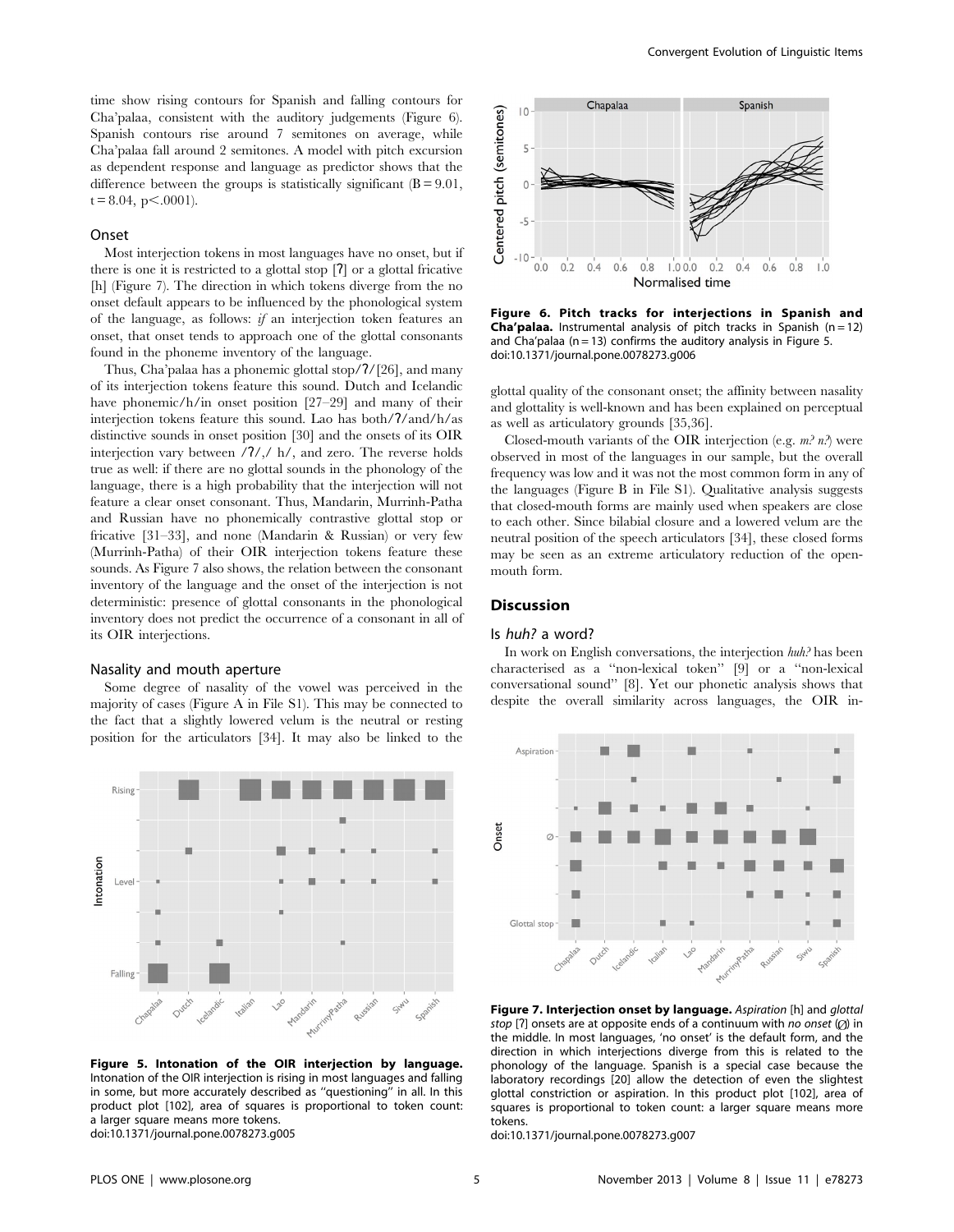Table 2. Languages, field sites, and contributing researchers.

| Language      | Phylum         | <b>Field site</b>  | Researcher         |
|---------------|----------------|--------------------|--------------------|
| Cha'palaa     | Barbacoan      | Ecuador            | Simeon Floyd       |
| Dutch         | Germanic       | The Netherlands    | Mark Dingemanse    |
| Icelandic     | Germanic       | Iceland            | Rösa Gïsladöttir   |
| Italian       | Romance        | Italy              | Giovanni Rossi     |
| Lao           | Tai            | Laos               | Nick Enfield       |
| Mandarin Chn. | <b>Sinitic</b> | Taiwan             | Kobin Kendrick     |
| Murrinh-Patha | Southern Daly  | Northern Australia | Joe Blythe         |
| Russian       | Slavic         | Russia             | Julija Baranova    |
| Siwu          | Kwa            | Ghana              | Mark Dingemanse    |
| Spanish       | Romance        | Spain              | Francisco Torreira |

doi:10.1371/journal.pone.0078273.t002

terjection is systematically calibrated to the language system in which it is integrated. This motivates the question whether huh? is a word. Two key characteristics of words are 'integration' – they are items in larger linguistic systems, and 'conventionalisation' – one cannot know them without having learnt them. Non-linguistic vocalisations like crying or grunting are the opposite on both counts: they are not integrated in linguistic systems, and one does not need to learn them to know them.

Integration. In all languages investigated, the sound of the OIR interjection shows some degree of calibration to local linguistic systems. Vowel targets are language-specific and appear to be drawn to existing phonemic targets, e.g. /e/ for Spanish and /a/ for Cha'palaa. Intonation melodies appear to be linked to the interrogative prosodic system, which may differ from language to language. The occurrence and quality of consonant onsets is related to the consonant inventory of the language. The interjection is also part of a larger paradigm of expressions for the other-initiation of repair, including, in English, other items like what? and pardon? [5,15]. Huh? is thus an item integrated in several linguistic subsystems, from segmental and prosodic phonology to conversational structure.

Conventionalisation. Huh? exhibits linguistic conventions that speakers need to learn in order to use the form properly. A learner of Spanish has to know that repair is initiated with the mid front unrounded vowel " $e\mathcal{F}$ ", a learner of Cha'palaa has to know that the form is more like " $a\$ " with falling intonation, and a learner of Dutch has to know that a glottal fricative at onset is common: ''h3 8''. Its acquisition follows a normal trajectory, at least in American English-speaking children [37]. Second language learners' reports confirm that the precise form of this interjection has to be learnt, and that intuitions are not necessarily a reliable guide in this process [38].

Perhaps there is a continuum from non-linguistic vocalisations like sneezing and crying to prototypical conventional lexical items like *bless you* and *pain* [39]. Our evidence suggests that *huh*? is more on the word side of that continuum. Based on the fact that huh? is integrated in multiple linguistic subsystems and conventionalised in language-specific ways we conclude that huh? a lexical word.

# Is huh? universal?

Although there is systematic calibration to specific language systems, the bandwidth of the variation of OIR interjections across languages is exceedingly narrow. In all languages investigated, it is a monosyllable with at most a glottal onset consonant, an unrounded low front central vowel, and questioning intonation.

Narrow bandwidth of variation. We have already shown that the uniformity of the interjections is in striking contrast to the question words that languages can recruit for the same function (Table 1). Another way to appreciate the small range of crosslinguistic variation exhibited by this form is to consider it in context of the possibility space for words in spoken languages. Across languages, words can consist of one or more syllables, but the OIR interjection was never longer than one syllable in the languages we have studied, even in those like Murrinh-Patha, for which phonological words are generally longer than one syllable. Across languages, syllables can have rich internal structure, but the only structure attested in the OIR interjection is (C) V, i.e. a vowel V with an optional onset consonant C, even in languages like Dutch, where CVC syllables are common.

Similarity in vowels and consonants. Strong constraints on variation are also seen in the vowels and consonants employed. Vowel space can be depicted as a two-dimensional plane formed by height and backness. On average, languages have around 6 vowel phonemes [40], which tend to be maximally spread across this space to increase perceptual distinctiveness [41]. Given this fact, it is striking that the vowels of OIR interjection tokens are only found in the low front central corner of vowel space (Figure 2), and that on a third dimension of lip rounding OIR interjections are only found on the 'unrounded' side. Consonants are articulated at different locations throughout the vocal tract (lips, teeth, alveolar ridge, palate, velum, uvula, pharynx, epiglottis) and with different manners of articulation, from plosives, nasals and trills to taps, fricatives, and glides – a multidimensional possibility space in which the International Phonetic Alphabet records at least 64 simple phonemic consonants (and three times as many complex variants) attested in the world's languages [4]. Out of this enormous range of possibilities, only two basic sounds, the glottal consonants [ʔ] and [h], are found in the OIR interjection across languages.

Such limited variation and striking similarity across languages is wholly unexpected on the basis of the principle of the arbitrariness of the sign. Does this mean that huh? is a universal word? We propose a qualified yes. Qualified, because huh? is clearly not phonetically the same word across languages – if Cha'palaa tokens were cross-spliced into Spanish dialog, Spanish speakers would likely be confused. What appears to be universal is the function of this interjection along with a set of constraints determining its form. Other-initiated repair sequences have been found in all languages investigated so far, and no language appears to lack an interjection for this function. Thus huh? is universal in the sense that a short, questioning interjection like it with the function of initiating repair is likely to be attested in all natural spoken languages.

#### Possible explanations

As we have seen, huh? is so common as to be practically universal, and yet calibrated to specific language systems such that it qualifies as a word. The language-specific nature of words is of course expected; it is the strong similarity that is in need of an explanation. Why do we find basically the same form –something like huh?– everywhere and not, say, bi in one language and rororo in the next? We consider two possible explanations. The first is that huh? is similar across languages because it is an innate grunt. The second is that it is similar as a result of convergent evolution. Empirical evidence supports the second.

Innateness. On one account, huh? may be similar across languages because it is a natural symptom with a biological basis, like laughs and screams – a "grunt" [8,10]. Such qualifications, common in the wider literature on interjections, place huh? in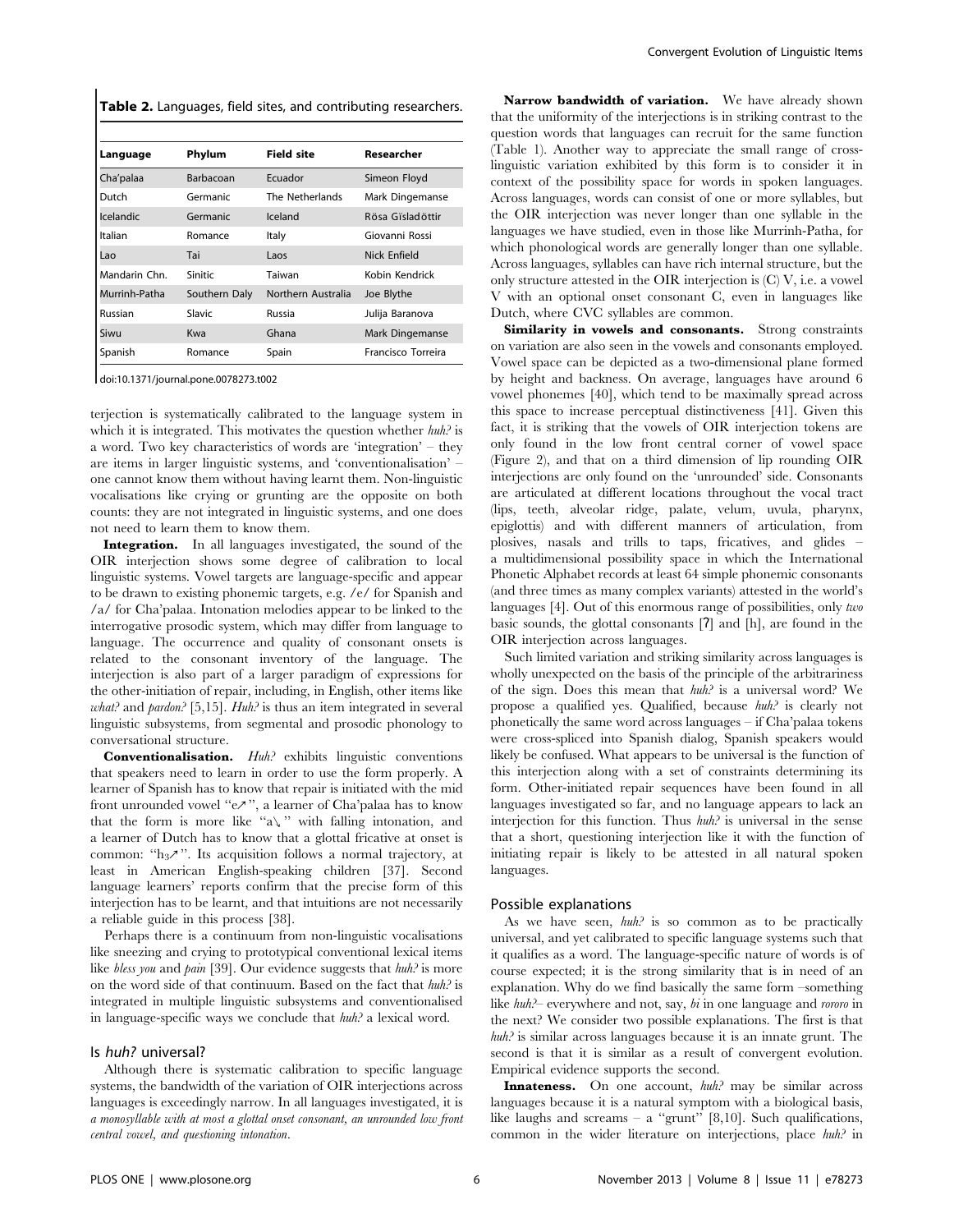a position close to instinctive cries [7,42]. This would be one explanation for its similarity: it is innate, therefore all humans share it, therefore it assumes roughly the same form in all languages. This view is as hard to support as it is to discount, but we note four doubts.

No known phylogenetic precursor. Whereas laughter and pain cries (and by extension the conventionalized interjections associated with them) have demonstrable phylogenetic precursors in other mammals [43–46], there is, to the best of our knowledge, no evidence for an animal precursor of huh?. Nor is it obvious what the function and biological survival value of this precursor would be in primates which lack the kind of shared intentionality that underlies human cooperative communication [47,48].

Not an involuntary response. Grunts and other nonlinguistic vocalisations such as sneezes and pain cries are typically direct, involuntary responses to stimuli [49]. In contrast, the OIR interjection is selected for a specific purpose at a specific juncture in conversation from a larger system of alternative formats for initiating repair [15,50]. A greater degree of agency over utterance and selection is characteristic of linguistic rather than instinctive expressions.

Acquired like a normal word. Whereas non-linguistic vocalisations like sneezes, cries and smiles are present at birth or develop soon after [51,52], the acquisition of huh? follows a trajectory that is very similar to that of other linguistic items. In American English-speaking children, it is employed and responded to somewhat erratically at 2.5 years but perfectly at 5 years [37]. Related to this, the variability of laughs and screams appears to be much greater than what we find for huh?, and is not as strongly regimented by language [44,53–55].

Parsimony. In terms of evolutionary history, language is a recent arrival that shows clear signs of being a bio-cultural hybrid: a complex adaptive system in continuous cultural evolution within a landscape of cognitive, cultural, and communicative factors [56–59]. Although some of our linguistic abilities are no doubt underpinned by genetic infrastructure, positing innateness for specific linguistic items would hardly be realistic given the timescale involved. Strong cultural universals do not necessarily imply strong innate biases [60] and strong innate biases are unlikely to evolve in cultural systems [61]. If there is a mechanism that can explain cross-linguistic similarity on a more proximate timescale, without resorting to genetic encoding, this is preferred on scientific principles of parsimony.

Convergence. A more plausible mechanism for the crosslinguistic similarity of huh? is convergent cultural evolution. This proposal sees huh? not as an arbitrary grunt but as a product of cultural evolution in the adaptive context of its interactional environment. The basic principle is well-known from biology: similar environmental constraints have led to the independent evolution of similar body plans in sharks and dolphins, and in the placental mammals of North-America and the marsupials of Australia. Likewise, we propose that the similarity of huh? in unrelated and distantly related languages is due to the fact that it is found in a strongly similar environment in all these languages. What is this environment like?

Conversations are built out of sequences of communicative moves between speakers [62,63]. These moves –or 'turns at talk'– are allocated in systematic ways and bear special sequential relations to each other [64,65]. For instance, a question sets up an expectation that the addressee will provide a fitted response –in this case an answer– in the next move. Speakers inspect moves for their fittedness and aim to minimize gaps and overlaps between them. Speaker change most often takes only between 100–300 milliseconds, and deviations from the timing target can be treated as problematic [66,67]. In order for this tight timing to work, planning a next turn often has to start well before the end of the preceding turn [68,69]. Trouble in hearing or understanding is a regular feature of conversation [5,47]. In the case of such trouble, planning and producing a fitted and timely response will be harder (indeed at times impossible), but the pressure to produce one will be just as strong. Given these pressures of turn-taking and formulation in conversation, a signal that indicates trouble should be minimal and easy to deploy. At the same time, given the communicative importance of indicating trouble (which if not solved might derail the conversation), such a signal should also clearly indicate a knowledge deficit and push for a response. These requirements are met rather precisely in the combination of minimal effort and questioning prosody that characterises the OIR interjection across languages.

Minimal effort. Many of the formal aspects of the OIR interjection minimize articulatory effort. The codaless monosyllable is the least marked syllable type across languages [68,70]. The glottal onset, where present, is simply some constriction at the narrowest place in the vocal tract, and the unrounded low front central vowel is close to the neutral state of the articulators – both requiring minimal encoding, planning, and articulation [34]. Additionally, for Spanish phonetic corpus studies show that the vowel target of the interjection is the most frequently attested vowel [71], making retrieval, planning, and production easier [72]. These features render the OIR interjection well-fitted to the interactional environment of other-initiated repair. For the person initiating repair, the OIR interjection is quickly deployable from intention to articulation [68], and therefore easy to produce even under conditions of cognitive duress. For the addressee, the minimal form is a word that is unlike most content words and therefore –by Darwin's principle of antithesis [45]– a good signal that the other has no contentful response on offer.

Questioning prosody. If 'minimal' were the only design requirement, the most low-effort form possible would be enough. But to carry out the work of initiating repair, the OIR interjection also has to signal a knowledge deficit and indicate that a response is needed. We have seen that the intonation of the interjection appears to be calibrated to local systems of questioning prosody. In many languages this means that it has rising intonation  $-$  a contour that requires more effort than falling intonation [73], and (in English-speaking infants) has been shown to elicit greater attention [74]. In Cha'palaa and Icelandic, where the OIR interjection has falling intonation, it has a low central unrounded vowel – the vowel that is inherently most sonorous and acoustically salient due to the wide open oral cavity [75]. We propose that the questioning prosody and the acoustic salience of the interjection render it more adaptive for the function of OIR. As a question word devoid of semantic content, it expediently returns the floor to the original speaker and signals that there is trouble to be fixed.

In effect, huh? is an easy to produce, maximally underspecified question word – a tight fit of form and function found in language after language. We propose that this is the result of convergent cultural evolution: the interactional environment of other-initiated repair, present in every language investigated so far, provides a set of selective pressures that pull the interjection towards a similar form and that keep regular processes of language change from affecting the item. This process of convergent evolution explains the narrow bandwidth of the variation, but also the languagespecific calibration of the items. To minimize articulatory effort, the OIR interjections of different languages will end up in the same low-effort area of the phonetic possibility space; yet to be recognised as questioning expressions, they will be calibrated to local phonological and prosodic subsystems.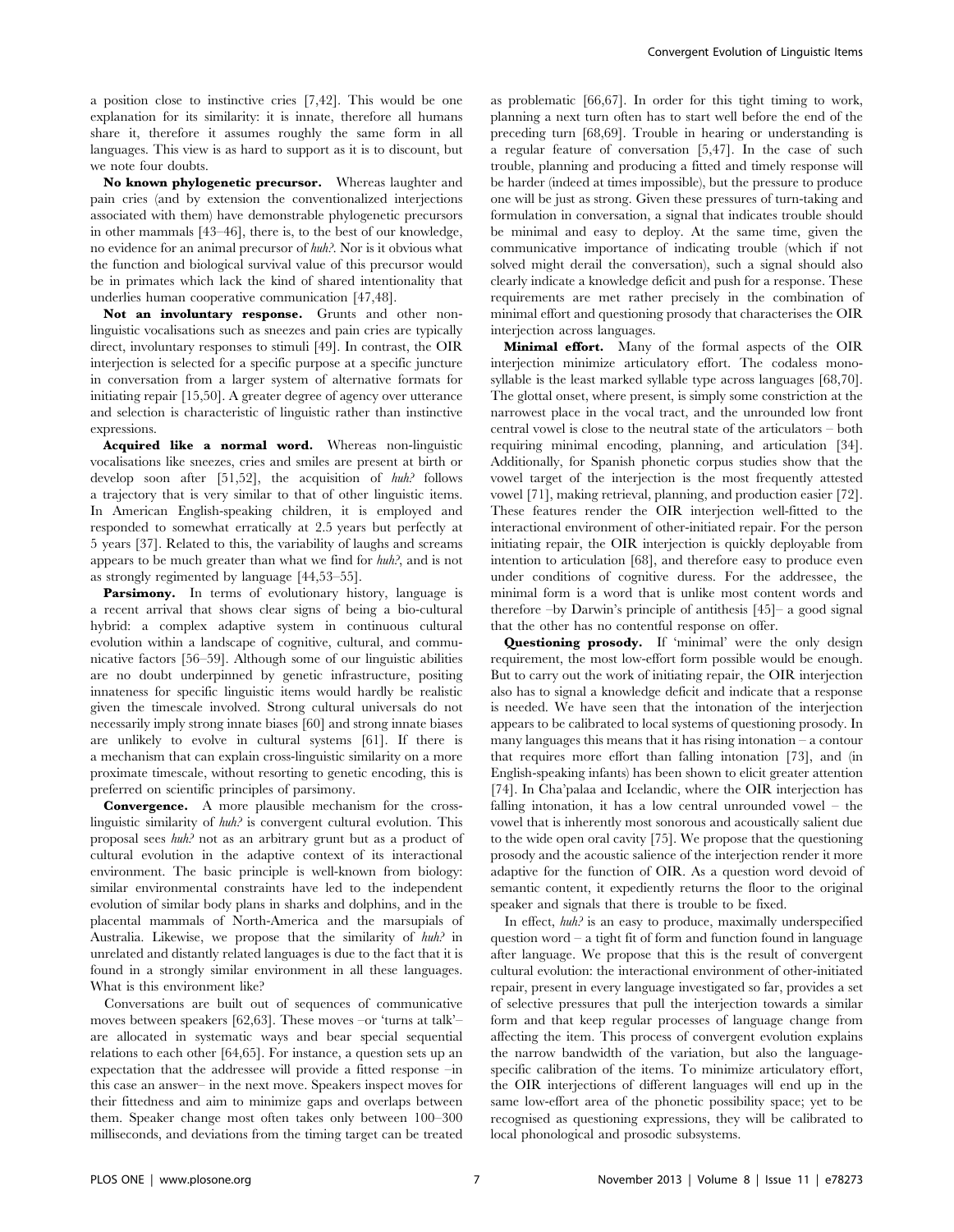We use 'convergent evolution' as a general term for the independent evolution of similarities in form and function. When ancestral forms are known, a distinction can be made between form/function convergence in species that are closely related ('parallel evolution') versus in species that are not closely related ('convergent evolution'). However, this distinction is not always consistently made in biology and recently there have been proposals to use 'convergent evolution' as a general term [76]. We use the term in this general sense. Our proposal accounts for the present-day cross-linguistic similarity of huh?, but has to remain agnostic as to its ultimate origins – in the absence of historical language data it is impossible to tell whether the present-day forms go back to one ancestral form (a stabilising evolution scenario [77]) or whether they arose independently in different languages (an independent convergent evolution scenario [78]). In either case, the selective pressures are the same.

The convergent evolution proposal explains the forms documented so far, but also generates the prediction that in undescribed languages as well as newly emerging ones, we can expect to find a similar repair initiator that minimizes articulatory effort while making use of questioning prosody. Independently emerged sign languages of the deaf, though in a different expressive modality (visual-only instead of audio-visual), provide a good test case. Consistent with our proposal, in Argentinian Sign Language, repair can be initiated with a minimal sign that involves a raising of the eyebrows, the semiotic equivalent of questioning prosody [14,79].

Conversational infrastructure and convergence of linguistic form. Apart from its explanatory and predictive value, the convergent evolution proposal offers a more general mechanism. For most words in most languages, there is no necessary connection between form and function. This is why words can change over time, and why we expect even words with similar functions to have different forms in unrelated languages. Accordingly, cultural evolutionary models of language change have tended to depict languages as collections of words evolving in utterances [80,81], with various social and cognitive biases influencing transmission [82,83] and with frequency of use as a primary factor influencing rates of change and divergence [84,85]. However, our study points to a factor that may constrain divergence or diachronic drift: the selective pressures of specific conversational environments, which may cause convergent cultural evolution.

The possibility should not be surprising. After all, words evolve in utterances in conversation, so conversational infrastructure is part of the evolutionary landscape for words. We are referring here to the sequential infrastructure that serves as the common vehicle for language use – an infrastructure that may well predate more complex forms of language and that seems largely independent of sometimes radical differences between individual languages [63,66,86,87]. A clear effect of this conversational ecology on the cultural evolution of linguistic items has not, to our knowledge, been observed before.

Though we have focused on huh? as a case study, the mechanism we propose has wider relevance. In our corpora, we have noted other items that are strongly similar in form and function across unrelated languages: continuers like mm/m-hm [88], hesitation markers like  $uh/um$  [89,90], and change of state tokens like  $oh/ah$ [91]. It would be neither plausible nor parsimonious to propose

#### References

that all of these have precursors in distinct innate grunts. Instead, we observe that these interjections all serve important discourse regulatory functions, and we propose that the reason they are so similar across languages is that common communicative needs and conversational infrastructure conspire to create, for each of them, a set of similar selective pressures constraining their evolution. The ultimate fit to the tight constraints of their conversational environments, these words stay put and help us conduct conversation in optimal ways. The approach followed in this study can be systematically extended to the larger set of discourse regulatory expressions and beyond, to explore further effects of conversational ecologies on language structure.

### Conclusions

We have presented evidence and arguments that huh?, or more precisely a short questioning interjection with the function of other-initiation of repair, is a universal word likely to be attested in similar form in all natural spoken languages. The similarity of this interjection across languages is unlikely to be specified in our genetic makeup and we argue that it is the result of convergent cultural evolution: a monosyllable with questioning prosody and all articulators in near-neutral position is the optimal fit to the sequential environment of other-initiated repair.

Our proposal invites closer attention to the infrastructure for social interaction that underlies language in use, and its possible influence on language structure. It also enhances existing models of language evolution and change by providing a mechanism for the convergent cultural evolution of linguistic items: conversational environments may exert selective pressure towards the evolution of common optimised forms, calibrated to local linguistic systems. Hence, we see how the investigation of a seemingly banal everyday word –previously characterised as a grunt or dismissed as a nonlexical sound– can shed light on the emergence and motivation of linguistic signs.

# Supporting Information

File S1 Combined Supporting Information containing a description of the auditory analysis, the coding scheme used, and further information related to nasality and mouth aperture. (PDF)

#### Acknowledgments

This work was carried out in the project ''Interactional Foundations of Language'' within the Language and Cognition Department at the Max Planck Institute for Psycholinguistics. We thank our colleagues (individually credited in Table 2) for making interjection tokens from their corpora available for analysis. We thank Dan Dediu, Carlos Gussenhoven, Sean Roberts, and Joe Blythe for helpful comments on earlier drafts, Mark Sicoli for providing some Meso-American data points, and the PLoS One reviewers for constructive feedback.

# Author Contributions

Conceived and designed the experiments: MD FT NJE. Performed the experiments: MD FT NJE. Analyzed the data: MD FT NJE. Wrote the paper: MD NJE FT. Performed the instrumental analysis: FT.

2. Hockett CF (1960) The Origin of Speech. Scientific American 203: 89–96.

<sup>3.</sup> Ladefoged P, Maddieson I (1996) The Sounds of the World's Languages. Oxford, OX, UK: Blackwell Publishers.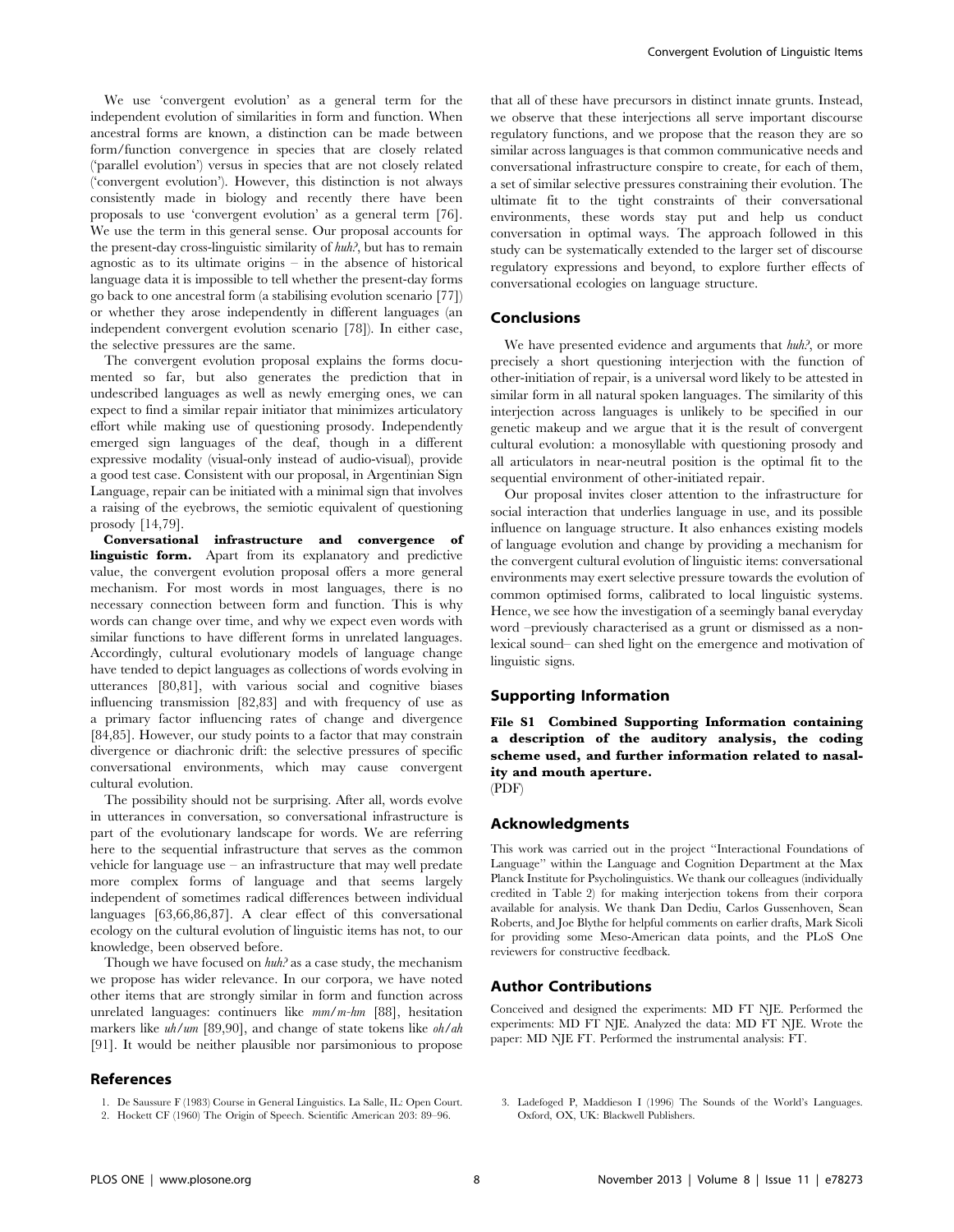- 4. International Phonetic Association (1999) Handbook of the International Phonetic Association: a guide to the use of the International Phonetic Alphabet. Cambridge: Cambridge University Press.
- 5. Schegloff EA, Jefferson G, Sacks H (1977) The Preference for Self-Correction in the Organization of Repair in Conversation. Language 53: 361–382.
- 6. Hayashi M, Raymond G, Sidnell J, editors (2013) Conversational Repair and Human Understanding. Cambridge: Cambridge University Press.
- 7. Müller M (1861) Lectures on the Science of Language. London: Longmans, Green.
- 8. Ward N (2006) Non-lexical conversational sounds in American English. Pragmatics & Cognition 14: 129–182. doi:10.1075/pc.14.1.08war.
- 9. Mazeland H (1987) A short remark on the analysis of institutional interaction: the organization of repair in lessons.
- 10. Schegloff EA (1997) Practices and actions: Boundary cases of other-initiated repair. Discourse Processes 23: 499–545. doi:10.1080/01638539709545001.
- 11. Drew P (1997) ''Open'' class repair initiators in response to sequential sources of trouble in conversation. Journal of Pragmatics 28: 69–101.
- 12. Zimmerman DH (1999) Horizontal and Vertical Comparative Research in Language and Social Interaction. Research on Language & Social Interaction 32: 195–203. doi:10.1080/08351813.1999.9683623.
- 13. Dingemanse M, Floyd S (in press) Conversation across cultures. In: Enfield NJ, Kockelman P, Sidnell J, editors. Cambridge Handbook of Linguistic Anthropology. Cambridge: Cambridge University Press.
- 14. Enfield NJ, Dingemanse M, Baranova J, Blythe J, Brown P, et al. (2013) Huh? What? – A first survey in 21 languages. In: Hayashi M, Raymond G, Sidnell J, editors. Conversational Repair and Human Understanding. Cambridge: Cambridge University Press.
- 15. Dingemanse M, Blythe J, Dirksmeyer T (in press) Formats for other-initiation of repair across languages: An exercise in pragmatic typology. Studies in Language.
- 16. Nisbett RE, Wilson TD (1977) Telling more than we can know: Verbal reports on mental processes. Psychological review 84: 231–259.
- 17. American Anthropological Association (2004) American Anthropological Association Statement on Ethnography and Institutional Review Boards. Available: http://www.aaanet.org/stmts/irb.htm. Accessed 2013 Sept 30.
- 18. Linguistic Society of America (2009) Linguistic Society of America Ethics Statement. Available: http://www.linguisticsociety.org/files/Ethics\_Statement. pdf. Accessed 2013 Sept 30.
- 19. Browman CP, Goldstein L (1992) Articulatory phonology: An overview. Phonetica 49: 155–180.
- 20. Torreira F, Ernestus M (2010) The Nijmegen corpus of casual Spanish. Proceedings of the Seventh conference on International Language Resources and Evaluation (LREC'10), Valletta, Malta. European Language Resources Association (ELRA). p. 2981.
- 21. Boersma P, Weenink D (2013) Praat: doing phonetics by computer. Available: http://www.praat.org/. Accessed 2013 Sept 30.
- 22. Torreira F, Ernestus M (2011) Realization of voiceless stops and vowels in conversational French and Spanish. Laboratory Phonology 2: 331–353.
- 23. Ohala JJ (1983) Cross-language use of pitch: an ethological view. Phonetica 40: 1–18.
- 24. Gussenhoven C (2004) The Phonology of Tone and Intonation. Cambridge: Cambridge University Press.
- 25. Dehé N (2009) An Intonational Grammar for Icelandic. Nordic Journal of Linguistics 32: 5–34. doi:10.1017/S0332586509002029.
- 26. Floyd S (2010) Discourse forms and social categorization in Cha'palaa [PhD thesis]. Austin: University of Texas.
- 27. Booij G (1999) The phonology of Dutch. Oxford: Oxford University Press.
- 28. Haugen E (1958) The Phonemics of Modern Icelandic. Language 34: 55–88. doi:10.2307/411276.
- 29. Pétursson M (1976) Aspiration et activité glottale. Phonetica 33: 169–198. doi:10.1159/000259721.
- 30. Enfield NJ (2007) A Grammar of Lao. Berlin: Mouton de Gruyter.
- 31. Cheng RL (1966) Mandarin Phonological Structure. Journal of Linguistics 2: 135–158. doi:10.1017/S0022226700001444.
- 32. Timberlake A (2004) A reference grammar of Russian. Cambridge: Cambridge University Press.
- 33. Blythe J (2009) Doing Referring in Murriny Patha Conversation [PhD dissertation]. Sydney: University of Sydney.
- 34. Boersma PPG (1998) Functional phonology: Formalizing the interactions between articulatory and perceptual drives. Holland Academic Graphics/ IFOTT. Available: http://dare.uva.nl/document/181123. Accessed 2013 Sept 16.
- 35. Matisoff JA (1975) Rhinoglottophilia: the mysterious connection between nasality and glottality. In: Ferguson CA, Hyman LM, Ohala JJ, editors. Nasálfest: Papers from a Symposium on Nasals and Nasalization. Stanford: Stanford University. 265–287.
- 36. Blevins J (2004) Evolutionary Phonology. Cambridge: Cambridge University Press.
- 37. Garvey C (1977) The contingent query: a dependent act in conversation. In: Lewis M, Rosenblum LA, editors. Interaction, Conversation, and the Development of Language. New York: Wiley. 63–94.
- 38. Matisoff JA (1994) Tone, intonation, and sound symbolism in Lahu: loading the syllable canon. In: Hinton L, Nichols J, Ohala JJ, editors. Sound Symbolism. Cambridge: Cambridge University Press. 115–129.

Convergent Evolution of Linguistic Items

- 39. Crystal D (1966) The Linguistic Status of Prosodic and Paralinguistic Features. Proceedings of the University of Newcastle-upon-Tyne Philosophical Society. Vol. 1. 93–108.
- 40. Maddieson I (2011) Vowel Quality Inventories. In: Dryer MS, Haspelmath M, editors. The World Atlas of Language Structures Online. Max Planck Digital Library. Available: http://wals.info/chapter/2. Accessed 2013 Sept 30.
- 41. Schwartz JL, Boë LJ, Vallée N, Abry C (1997) The Dispersion-Focalization Theory of vowel systems. Journal of Phonetics 25: 255–286. doi:10.1006/ jpho.1997.0043.
- 42. Sapir E (1921) Language. New York: Harcourt, Brace.
- 43. Preuschoft S (1992) ''Laughter'' and ''Smile'' in Barbary Macaques (Macaca sylvanus). Ethology 91: 220–236. doi:10.1111/j.1439-0310.1992.tb00864.x.
- 44. Vettin J, Todt D (2005) Human laughter, social play, and play vocalizations of non-human primates: an evolutionary approach. Behaviour 142: 217–240. doi:10.1163/1568539053627640.
- 45. Darwin C (1872) The Expression of the Emotions in Man and Animals. London: J. Murray.
- 46. Byington ST (1942) Interjections of Pain. American Speech 17: 277–279. doi:10.2307/487200.
- 47. Clark HH (1996) Using Language. Cambridge: Cambridge University Press.
- 48. Tomasello M, Carpenter M, Call J, Behne T, Moll H (2005) Understanding and Sharing Intentions: The Origins of Cultural Cognition. Behavioral and Brain Sciences 28: 675–691. doi:10.1017/S0140525X05000129.
- 49. Goffman E (1978) Response Cries. Language 54: 787–815.
- 50. Sidnell J (2006) Repair. In: Verschueren J, Östman J-O, editors. Handbook of Pragmatics. Amsterdam: John Benjamins.
- 51. Arlitt AH (1946) Innate responses and tendencies to response: A. Reflex and random activities. Psychology of infancy and early childhood (3rd ed): 106–126. doi:10.1037/13263-004.
- 52. Alan L, Waters E (1976) The ontogenesis of smiling and laughter: A perspective on the organization of development in infancy. Psychological Review 83: 173– 189. doi:10.1037/0033-295X.83.3.173.
- 53. Glenn PJ (2003) Laughter in interaction. New York: Cambridge University Press.
- 54. Diller A (1980) Cross-cultural pain semantics. PAIN 9: 9–26. doi:10.1016/ 0304-3959(80)90025-1.
- 55. Ehlich K (1985) The language of pain. Theor Med Bioeth 6: 177–187. doi:10.1007/BF00489662.
- 56. Marcus GF, Fisher SE (2003) FOXP2 in focus: what can genes tell us about speech and language? Trends in Cognitive Sciences 7: 257–262. doi:16/S1364- 6613(03)00104-9.
- 57. Hurford JR (2007) The origins of meaning. Oxford: Oxford University Press.
- 58. Beckner C, Blythe R, Bybee J, Christiansen MH, Croft W, et al. (2009) Language Is a Complex Adaptive System: Position Paper. Language Learning 59: 1–26. doi:10.1111/j.1467-9922.2009.00533.x.
- 59. Berwick RC, Beckers GJL, Okanoya K, Bolhuis JJ (2012) A Bird's Eye View of Human Language Evolution. Frontiers in Evolutionary Neuroscience 4. doi:10.3389/fnevo.2012.00005.
- 60. Kirby S, Dowman M, Griffiths TL (2007) Innateness and culture in the evolution of language. PNAS 104: 5241–5245.
- 61. Thompson B, Smith K, Kirby S (2012) Cultural Evolution Renders Linguistic Nativism Implausible. In: Scott-Phillips TC, Tamariz M, Cartmill EA, Hurford JR, editors. The Evolution of Language: Proceedings of the 9th International Conference (EVOLANG9). World Scientific. 227–233.
- 62. Goffman E (1981) Forms of Talk. Philadelphia: University of Pennsylvania **Press**
- 63. Enfield NJ (2013) Relationship Thinking: Agency, Enchrony, and Human Sociality. Oxford: Oxford University Press.
- 64. Sacks H, Schegloff EA, Jefferson G (1974) A Simplest Systematics for the Organization of Turn-Taking for Conversation. Language 50: 696–735.
- 65. Schegloff EA (2007) Sequence Organization in Interaction: A Primer in Conversation Analysis. Cambridge: Cambridge University Press.
- 66. Stivers T, Enfield NJ, Brown P, Englert C, Hayashi M, et al. (2009) Universals and cultural variation in turn-taking in conversation. Proceedings of the National Academy of Sciences 106: 10587–10592. doi:10.1073/ pnas.0903616106.
- 67. Pomerantz AM (1984) Agreeing and disagreeing with assessments: some features of preferred/dispreferred turn shapes. In: Atkinson JM, Heritage J, editors. Structures of Social Action: Studies in Conversation Analysis. Studies in emotion and social interaction. Cambridge: Cambridge University Press. 57–107.
- 68. Levelt WJM (1989) Speaking. Cambridge, MA: MIT Press.
- 69. Levinson SC (2013) Action formation and ascription. In: Sidnell J, Stivers T, editors. Handbook of Conversation Analysis. 103–130.
- 70. Zec D (2007) The syllable. In: De Lacy PV, editor. The Cambridge Handbook of Phonology. Cambridge: Cambridge University Press. 161–194.
- 71. Sandoval AM, Toledano DT, de la Torre R, Garrote M, Guirao JM (2008) Developing a phonemic and syllabic frequency inventory for spontaneous spoken Castilian Spanish and their comparison to text-based inventories 1097– 1100.
- 72. Goldrick M, Larson M (2008) Phonotactic probability influences speech production. Cognition 107: 1155–1164. doi:10.1016/j.cognition.2007.11.009.
- 73. Lieberman P (1967) Intonation, perception, and language. Cambridge: M.I.T. Press.